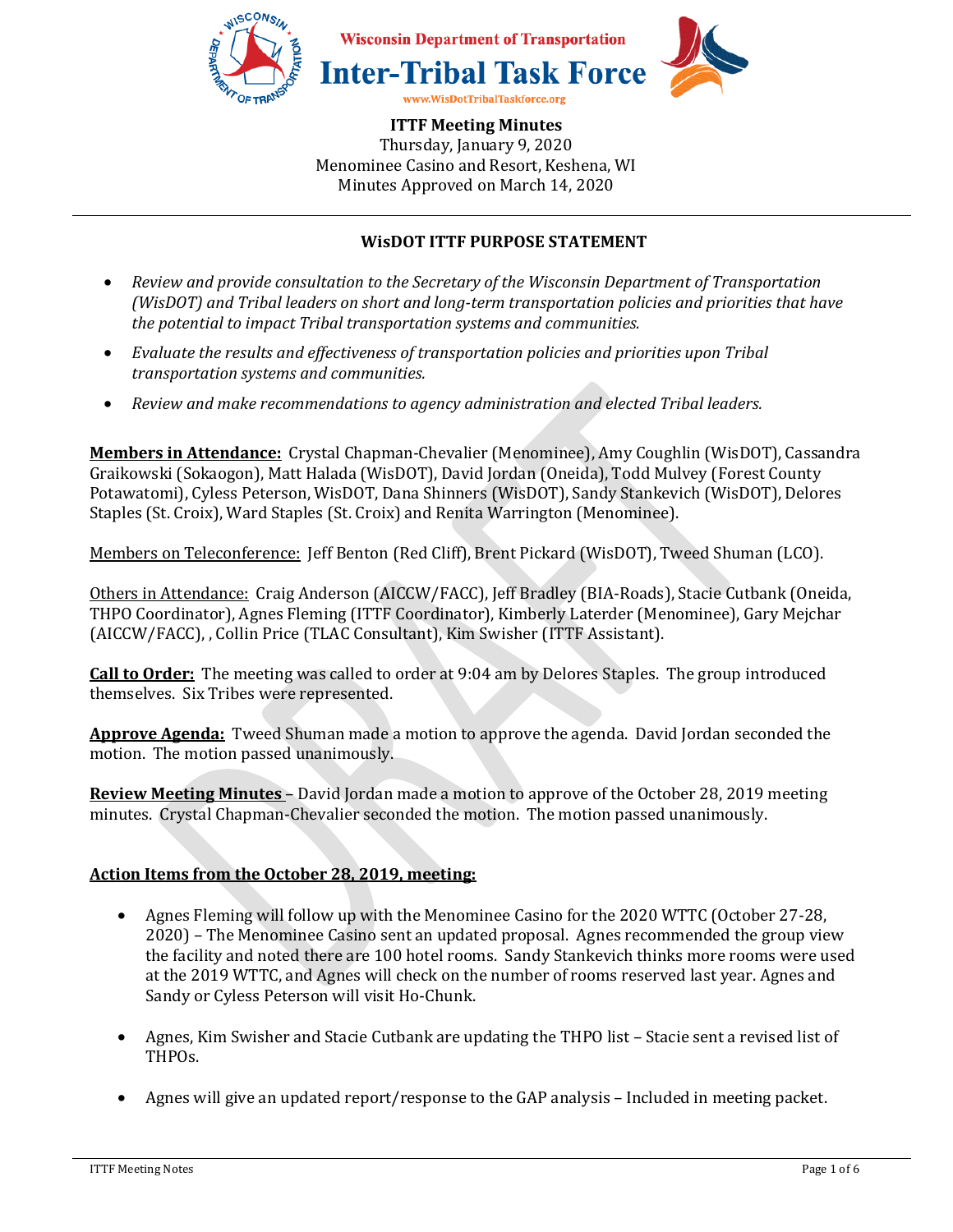

The group discussed WTTC attendance, and Sandy noted that the Golden Shovel Awards have their awards luncheon on the second day rather than a dinner.

Delores Staples requested a meeting with Brent Pickard and Nicole Flamang to get a head start on St. Croix's road projects, which include a stoplight and crosswalk.

#### **Standing Reports:**

Chairwoman's Report: Delores Staples requested that a meeting be held with Leroy Gishi, Chief, Division of Transportation. A motion was made by David Jordan and seconded by Crystal Chapman-Chevalier to have Agnes contact Todd Kennedy to invite Mr. Gishi to meet with the Midwest Tribes. The motion passed unanimously. Jeff Benton sent information, noting that Brett Blackdeer and Mike Moilanen, Director of Planning and Project Management of the Mille Lacs Band of Ojibwe, are the representatives for the Tribal Transportation Coordinating Committee.

A motion was made by Crystal Chapman-Chevalier and seconded by Dana Shinners to have ITTF send a representative to the Tribal Transportation Coordinating Committee meeting February 4 through February 6, 2020 in Albuquerque, New Mexico. In discussion, Agnes Fleming noted the funds are available, and the group identified David Jordan and Todd Mulvey as the two representatives, who will check their schedule and determine who can attend. Crystal called the question. Sandy Stankevich and Delores both noted the representative would report at the next ITTF meeting. David Jordan called the question. The motion passed unanimously. David noted the representative will need a travel letter from ITTF.

State Tribal Affairs Program Manager Report: Sandy Stankevich shared that Tribal Affairs staff are meeting on January 14, 2020 and working on the Toolbox and list that Elizabeth Callin created. They are working to clearly define who does what for WisDOT project managers, contractors and Tribes.

Matt Halada provided a brief overview of the GIS Mapping project, noting he is working with the Tribes, BIA, DNR and others for the GIS layer. He also noted that the land and trust status is a determining factor. He asked that if anyone sees anything missing, they should let him know. Agnes Fleming will forward his contact information to the group.

Cyless Peterson shared copies of the emphasis areas of the recently signed Partnership Agreement. Sandy Stankevich noted that when work begins on the next Annual Work Plan, these areas need to be a focus of the work plan.

Sandy also noted she has photos and copies of the Partnership Agreement, and she will be delivering these after her vacation.

Sandy discussed the new Program Solicitation Process for the Inter-Governmental Agreements (IGAs). The three programs, ITTF (Inter-Tribal Task Force), TLAC (Tribal Labor Advisory Committee and THPO (Tribal Historic Preservation Officers), all work under IGAs. ITTF's IGA was last solicited six years ago.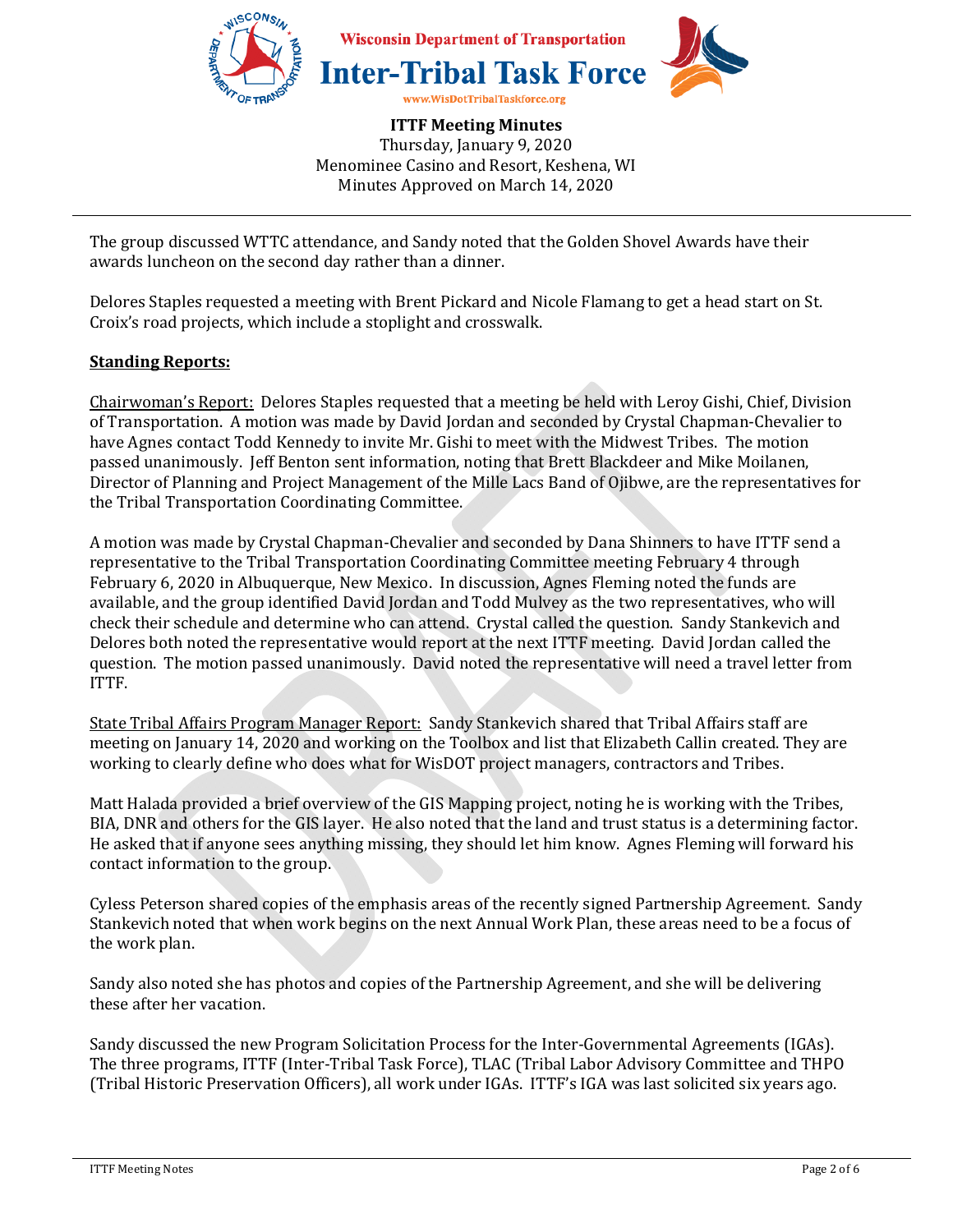

All are two year IGAs, and Sandy wants to see more regularity with the solicitations, and that all IGAs operate within WisDOT's fiscal year (July 1 to June 30). Dana Shinners noted that whatever process is implemented needs to be consistent across all Tribes and ensure equality.

The current ITTF IGA will be extended to June 30, 2020. Discussion was held on announcing the ITTF solicitation, and awareness of the ITTF. The ITTF solicitation will be sent by the end of February to all 11 federally recognized Tribes and the two Tribal colleges. Brent Pickard, Sandy Stankevich and Cyless Peterson are managing the solicitation process, and will have a selection committee that includes representatives from Tribes who are not bidding on the IGA.

Agnes Fleming noted that holding a solicitation creates a learning curve for the ITTF Coordinator, and David Jordan noted, "If it's not broke, why fit it?" Brent Pickard shared that Tribes are seeking the opportunity to see the solicitation, and that this process does create more work for Sandy and Cyless.

The group reviewed the schedule for the Cultural Awareness Training. WisDOT will again manage enrollment. Agnes encouraged ITTF Members to attend, noting there is value in having Tribal Members in the audience. Sandy encouraged WisDOT Liaisons to attend, noting she has learned something at every training she attended. Todd Mulvey suggested town and county officials and BIA staff be invited to attend. Sandy noted the training is primarily for WisDOT employees, and that if there are open seats, others may be invited.

The group discussed the development of the 2020-2021 Annual Work Plan, and Cyless suggested a teleconference or in-person meeting to work on the Plan. Materials to be used in development of the Plan will include:

- 2019 Work Plan
- Partnership Agreement Emphasis Areas
- Recommendations Suggested in the 2019 Gap Analysis Report
- ITTF Purpose Statement, as listed in the Gap Analysis Report
- ITTF Bylaws

The group decided to meet on Thursday, February 6, 2020, from 9:00 am to 3:00 pm in the Wausau or Stevens Point area. Agnes will confirm the location and email the group. A teleconference option will be available, but it's preferred that ITTF Members attend in person.

In discussing the ITTF Purpose Statement, Sandy read, "Review and provide advice and guidance to the Secretary of the Wisconsin Department of Transportation (WisDOT) and Tribal leaders on long term and short term transportation policies and priorities that have the potential to impact Tribal transportation systems and communities." She noted that a couple of proposals will be forwarded to the Secretary this year including a Human Rights Certificate, which will be discussed at the Work Team meetings.

**ITTF Coordinator Report: Agnes Fleming provided an update on the Public Service Announcements** (PSAs), noting the video has been filmed and she's waiting for the final draft from Fry Bread Productions. Photography has been completed on a draft poster, which was shared with the group. One of the three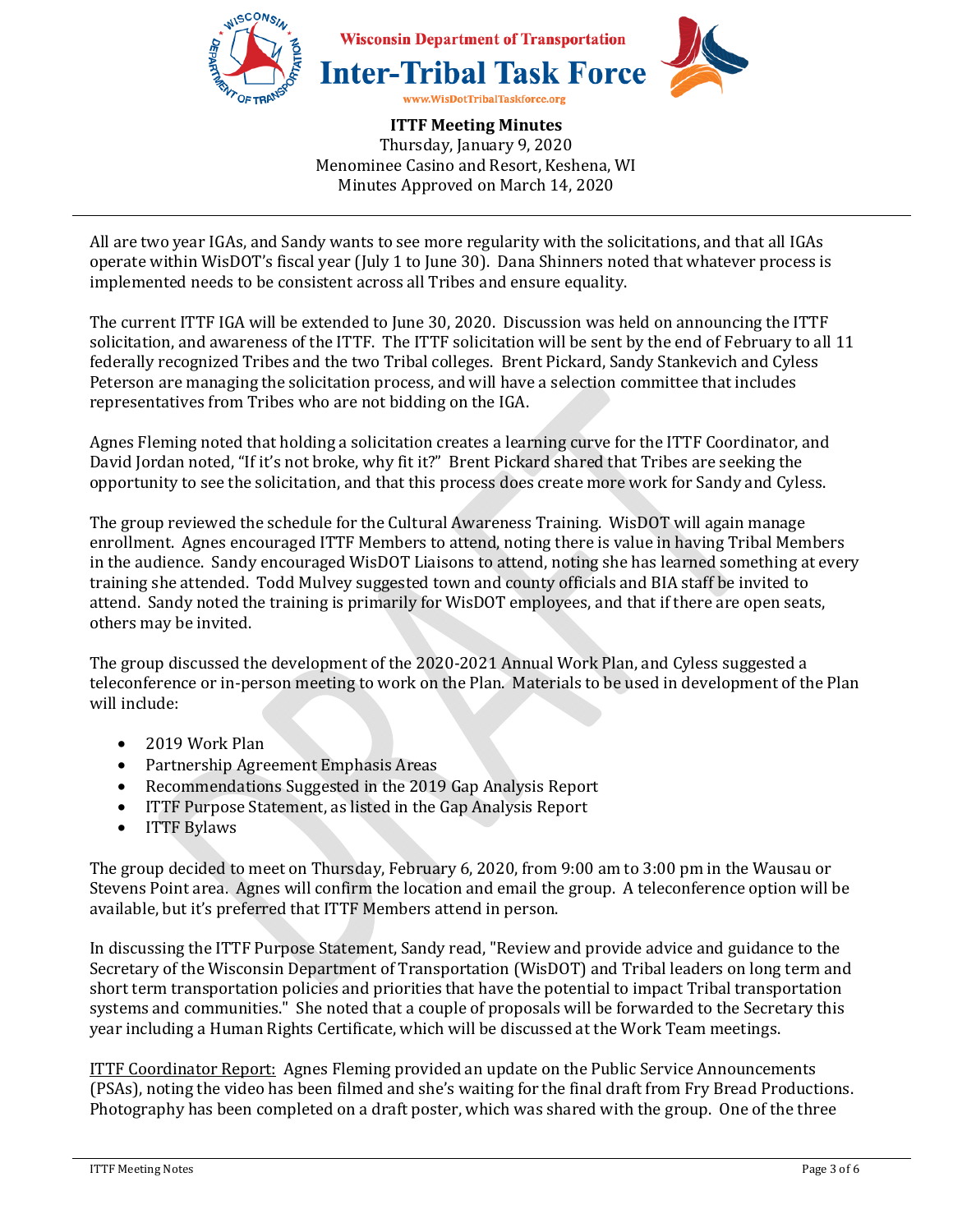

children in the draft poster was cut out, and Delores and Agnes would like the third child included. Kim Swisher will update the draft and forward it to Agnes and Delores. Agnes noted billboards will also be used, and Cyless suggested a billboard on Highway 51.

The 2019 WTTC Summary Report was included in the meeting packets.

Agnes asked about the status of the Work Teams, noting there is a Transit Peer Exchange and Real Estate Training in the current Work Plan for this year. Sandy suggested holding Work Teams meetings to discuss the events. Cyless suggested holding the events at the same location to reduce travel for those attending both events.

Crystal Chapman-Chevalier noted that the BIA recently held a real estate training in Bad River with the Falmouth Institute (https://www.falmouthinstitute.com/) and suggested contacting them for the Real Estate Training. Agnes will follow up with Sandy Dietz at BIA.

Sandy Stankevich asked if all transit programs have been visited, and Agnes noted that the Forest County Potawatomi program was next on the list and has not been visited as the program is relatively new. Agnes will work with Todd Mulvey, Michelle Berdan and Wade DeVerney to coordinate the 2020 Transit Peer Exchange.

The group discussed the 2020 WTTC, and will be moving forward with planning for the upcoming Conference. Sandy noted that she is still waiting for a response from Rebecca Burkel on the question of if the Conference will be coordinated by a consultant and a solicitation will be prepared. Crystal asked if planning meetings will continue, and the WTTC Planning Committee will still meet and have input, and Sandy noted that this will be the case.

Sandy requested Agnes prepare a list of all Work Team meetings held and the number of attendees at the meetings from May 2018 to present.

Tribal Labor Advisory Committee (TLAC): Cyless Peterson requested her name be removed from the agenda. Collin Price provided the update, noting the group is transitioning since Cyless's promotion and working to continue what was started and keep the momentum. TLAC Members don't have time, so the group is educating Tribal Leaders at the Council level on TLAC and attending as many meetings as possible.

TLAC is rolling out the Cultural Curriculum at the January meeting, and Collin noted it is a challenge and opportunity to get buy-in and attendance as there are no incentives for the contractors. The Human Rights Certificate is one opportunity.

Agnes asked how people can become a TLAC Member, and Cyless shared that letters were sent to the Tribes. She also noted that St. Croix and LCO do not have representatives at this time, and the group is looking for people to attend. The next meeting is January 29th in Madison.

Sandy Stankevich noted the process Agnes uses for Tribal representation, sending reaffirmation letters every two years.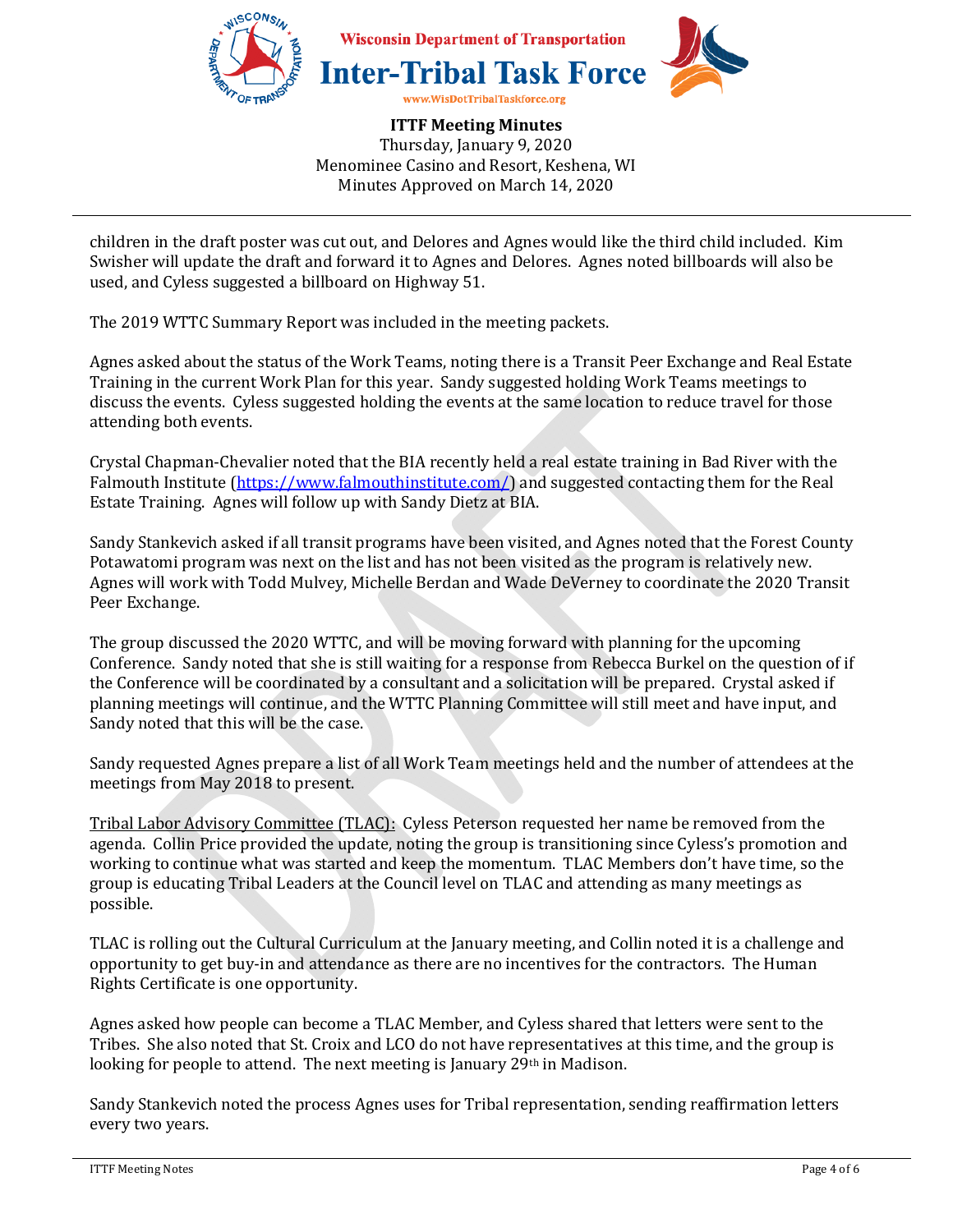

Cyless shared that Sokaogon held interviews for the TLAC Coordinator, and they hope to have a decision by January 13, 2020.

Tribal Historic Preservation Officers (THPO): Stacie Cutbank shared the Secretary's Consultation was in December, and the group is revisiting bilingual signs after a visit to Minnesota. The group discussed past work on the topic, and Sandy Stankevich suggested working with Glenn, the state of Wisconsin FHWA representative, and creating a policy that allows for dual language signs on Tribal lands. She suggests starting small. Stacie and Collin Price will forward Sandy information on dual language signs from other Tribes.

Stacie noted a pre-planning meeting will be held on January 16, 2020 to discuss the March THPO meeting to prioritize goals. The group is exploring a Youth Award at the WTTC. Other topics include GIS trainings, collaborations and Phase 3 of the data recovery plan.

Sandy shared that Jason Kennedy emailed that he's leaving WisDOT.

Upcoming ITTF Meetings: The group reviewed the proposed calendar for upcoming ITTF meetings, and approved –

- March 12, 2020 at Stockbridge-Munsee
- May 14, 2020 at Mole Lake
- July 9, 2020 at Lac du Flambeau
- September 10, 2020 at Red Cliff
- October 26, 2020 at WTTC (location to be confirmed).

Delores Staples and Crystal Chapman-Chevalier agreed that breakfast should be at 8:00 am, and the meetings begin at 8:30 am.

Cyless Peterson noted the IGA says the meetings should be held quarterly, and the group responded unanimously they find value in meeting every other month in person.

### **Tribal/WisDOT Regional Reports:**

The group discussed items in their respective communities. David Jordan asked about the status of the Purple Heart signage in Oneida, and Matt Halada will forward David the information.

Crystal Chapman-Chevalier asked about training and information on signage, and Sandy Stankevich will forward the group information following her meeting the week of January 13, 2020.

#### **ITTF Elections:**

The group asked about upcoming elections for ITTF officers. Agnes Fleming noted this is usually done at the March meeting, and that re-appointment letters have been sent to all Tribal Leaders.